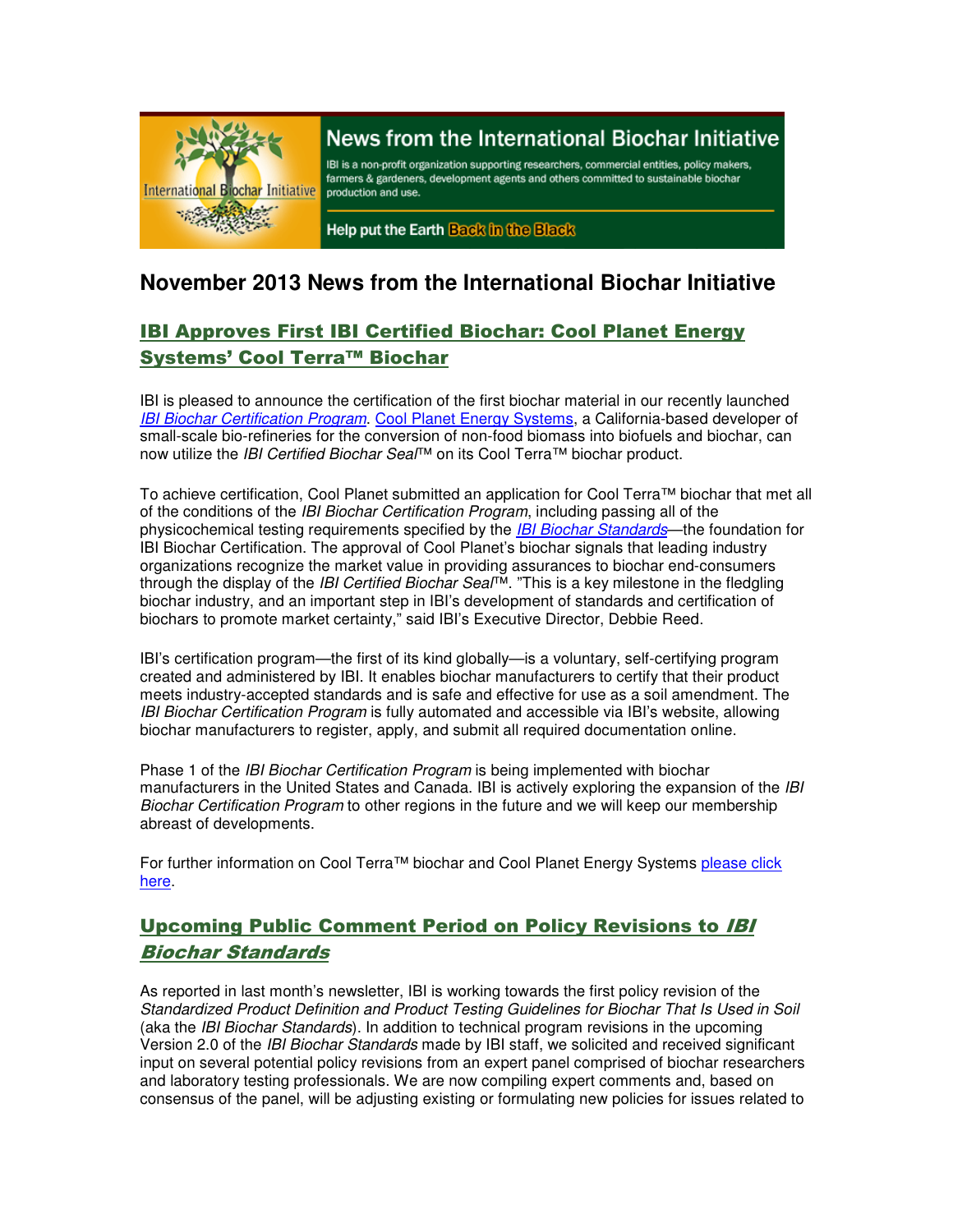biochar sampling, post-processing and weathering. IBI will be requesting input from the public on these issues during a 30-day open comment period which we will announce widely in the coming weeks.

### Business and Organization Member Profiles

A listing of all current IBI Business and Organization Members can be found on our website. For more information on membership opportunities and benefits, or to join, please see: http://www.biochar-international.org/join. Please note, Business and Organization descriptions are submitted by each individual entity, and are not developed or written by IBI.

#### **Business Member Renewal: Carbon Gold**

Carbon Gold is the world's leading biochar company. We supply value-added biochar products, biochar-making kilns, and project expertise internationally. Sales of our biochar-based 'GroChar' products are increasing year-on-year. Our expanding range of economical biochar-making kilns are designed for mobility, high efficiency, and ease of use. Our unique low-temperature charring process can transform a wide variety of feedstocks into high-value biochar or charcoal with attractive



yields. The kilns recycle and burn the charring gases so emissions are greatly reduced compared to ring or pit kilns. Please get in touch to discuss how we could help with your project.

For more information, please contact Simon Manley or Seb Burn at info@carbongold.com or see www.carbongold.com. Follow us on Twitter @CarbonGold.

### New IBI Jobs Position: Member Services Coordinator

Are you interested in biochar? Are you looking for a rewarding, impactful job from home? Do you have a strong background in database management and significant experience using web-based content management tools along with some basic writing and proofreading skills? Do you enjoy communicating with others? If so, please take a look at an exciting new job with the International Biochar Initiative: Member Services Coordinator. This position will be responsible for maintaining a responsive and positive relationship with IBI's members and helping them use the IBI social network and get access to IBI member benefits.

If this sounds like a good fit for you, please email us a cover letter describing your experience in these three areas (listed in order of importance):

- 1. database management
- 2. customer or member relations
- 3. content review and layout (any experience with writing, proofreading, graphics, layout, design)

Tell us why you would be a good fit for this job. Send the cover letter and your resume to Shiva Scotti at 4IBIJobs@gmail.com by **December 1** and click here for a full job description. Please note, cover letters MUST be included—any resume submitted without a cover letter addressing all 3 of the points above will not be considered.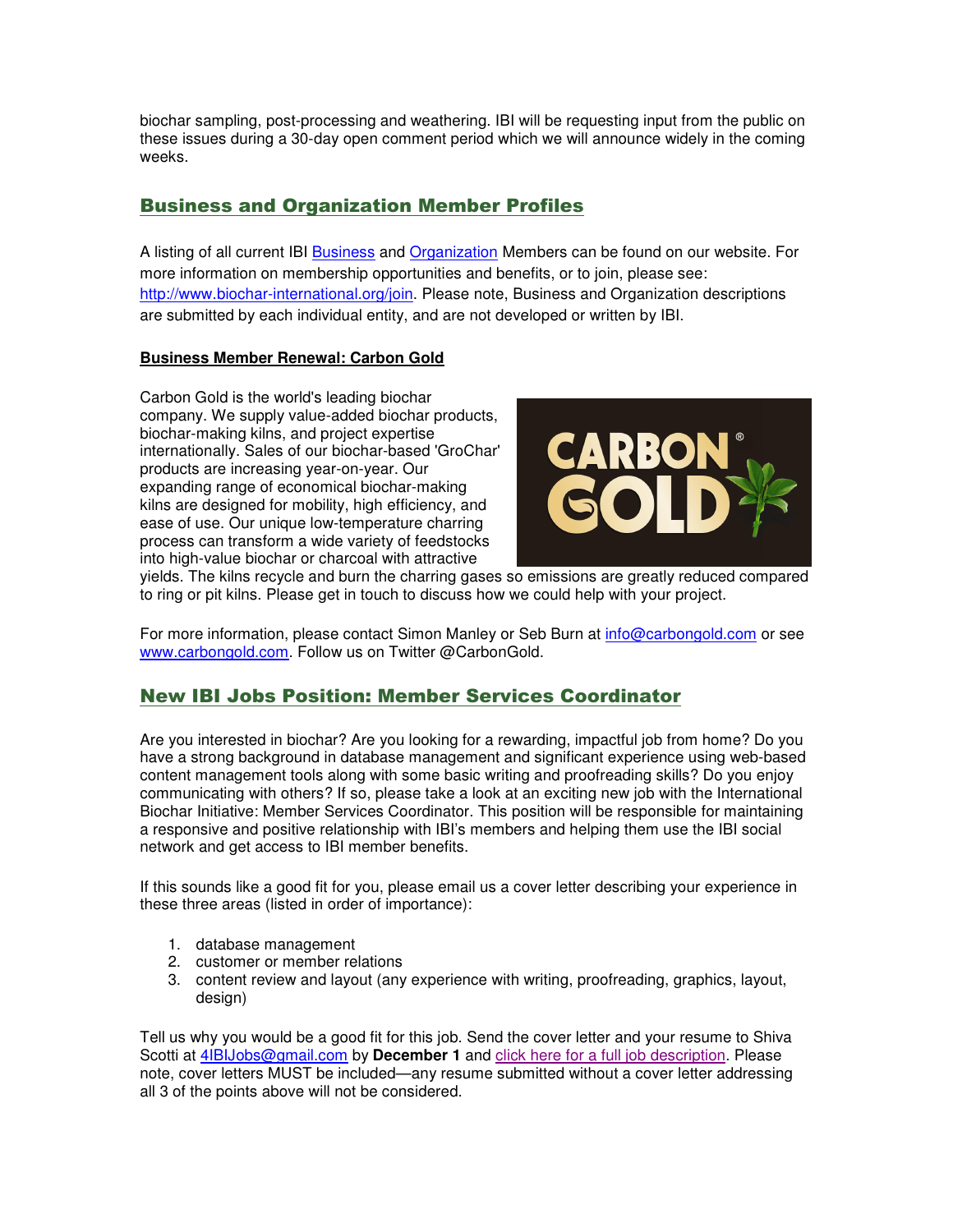### Report from 2013 Bari, Italy Biochar Conference

The BCD2013 International Conference (Biochars, Composts, Digestates)/2013 International Biochar Conference held October 17 – 20, 2013 in Bari, Italy recorded 224 participants from 44 countries. Overall, the event had 14 separate oral presentation sessions with over 90 oral presentations and 110 poster presentations. The conference program in full is available on the IBI website at: http://www.biochar-international.org/sites/default/files/Bari\_2013\_final\_program.pdf. At this time, there are no presentations available for download, but a group of volunteers is working with IBI to collect conference presentations to make them available to the public on the IBI site. Once these are available, IBI will post an announcement.

### Biochar Briefs: News Roundup for November

We update the website daily with new articles on biochar. For more information, please see: http://www.biochar-international.org/newsbriefs.

#### **Australia**

Australia's Northern Territory contains large plantations of African mahogany and Indian sandalwood, and also, thousands of hectares of land infested with woody weeds. Those working in the area believe biochar may be an excellent solution to create a beneficial by-product for the plantation's trimming wastes as well as an opportunity to utilize the woody weeds in the area. Says environmental scientist, Azain Raban: "Woody weeds are a huge problem in the Territory, and because we now have mobile biochar machines, you could take the machine to where the weeds are and utilise them on site." (link to: http://www.abc.net.au/news/2013-11-06/turningweeds-into-biochar/5071570)

Tasmania is well known throughout Australia for using mainly water and wind to power businesses and homes. The state is also looking at adding biofuels to its energy mix by converting food crop residues, weeds and sewage into liquid or gaseous fuels for transport, electricity, and heat. Strategists are suggesting that if biofuel production is developed, biochar be incorporated to a large extent to improve croplands in the area. (link to: http://www.abc.net.au/news/2013-11-22/agribusiness-biochar-tas/5111096)

#### **United States**

The United States Department of Agriculture's (USDA) National Institute of Food and Agriculture (NIFA) recently announced that Cool Planet Energy Systems and the Bioenergy Alliance Network of the Rockies will receive a \$10 million grant to develop feedstocks for bio-refineries from pine bark beetle-killed wood in the Rocky Mountains. It is estimated that pine bark beetles have infested more than 42 million acres of timber with more than half of the infestation being in Colorado, Idaho, Montana, and Wyoming. (link to: http://www.pollutiononline.com/doc/usdabioenergy-alliance-network-rockies-receive-biofuels-wood-0001)

The Sonoma Ecology Center and its partners have received a grant from the USDA and additional funds from the Sonoma County Water Agency to launch a biochar project. The \$75,000 Conservation Innovation Grant (CIG) from the USDA will be matched by the Sonoma County Water Agency to provide enough funding to purchase an Adam Retort to create biochar. (link to: http://www.sonomanews.com/sonoma-ecology-center-gets-biochar-project-grant/)

### Opportunities in Biochar

• New job postings can be accessed at: http://www.biochar-international.org/network/jobs. New jobs have been recently posted with IBI as well as Carbon Gold.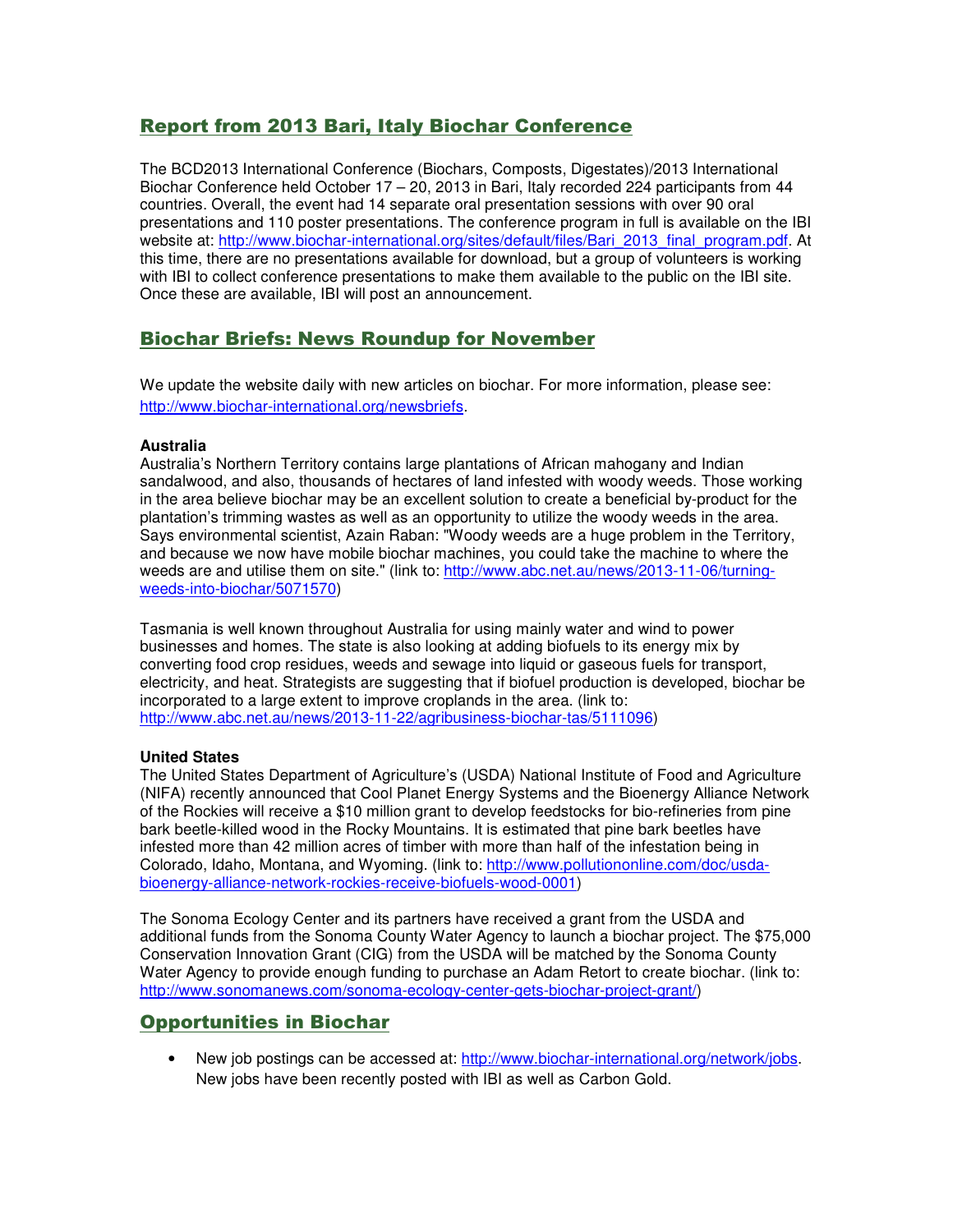- Looking for potential grant funding? Check out the Terra Viva Grants Directory which develops and manages information about grants for agriculture, energy, environment, and natural resources in the world's developing countries at: http://www.terravivagrants.org/Home.
- Submit a presentation abstract to a Biochar Symposium entitled "Biochar Soil Amendment for Environmental and Agronomic Benefits" at the 20th World Congress of Soil Science: due November 30<sup>th</sup>. For more information, please see: http://www.biochar-international.org/node/4493.
- Submit a presentation abstract to the 2nd Mediterranean Biochar Symposium: due November 30<sup>th</sup>. For more information, please see: http://www.meditbiochar.org/index.html.

## Upcoming Calendar Events

• January 16 - 17, 2014: 2nd Mediterranean Biochar Symposium. Location: Palermo, Italy. For more information: http://www.meditbiochar.org/the-symposium.html.

See the **IBI Calendar page for more events**. To add an event to the calendar, send the information to info@biochar-international.org.

## Regional Biochar Group Updates

To read more on the 55 regional and national biochar groups, please see IBI's website (link to: http://www.biochar-international.org/network/communities). This month includes updates from the South East Asia Biochar Interest Group—specifically the ECHO Asia Impact Center in Thailand.

The ECHO Asia Impact Center in Chiang Mai, Thailand has been researching and promoting biochar since 2011 for its potential role in soil improvement. Biochar seems especially well-suited to offer positive soil building properties and climate change mitigation strategies for smallholder farmers in Asia.

In August of 2012, ECHO Asia began conducting a 3-year randomized complete block field experiment to test the effects of biochar on plant health and growth at the ECHO Asia Seed Bank in Mae Ai, Thailand. Four raised beds (8m X 90cm) made out of cement bricks and filled with local soil were utilized, and experimental units (four per bed, measuring 1.5m X 90cm with 50cm buffer space) were physically separated with plastic lined cement bricks to prevent migration of nutrients, biochar, and earthworms. Bamboo char was made from Dendrocalamus strictus using a 55-gallon drum TLUD. Treatments were: 1) control soil without amendments, 2) soil with compost added; 3)



soil with biochar added; and 4) soil with biochar added (equal parts of biochar and hog manure compost left to age for 3 months). For more information on this project, please see: http://www.biochar-international.org/sites/default/files/ECHO\_Asia\_Biochar\_Initiatives.pdf.

Photo: Biochar from Dendrocalamus strictus, courtesy of ECHO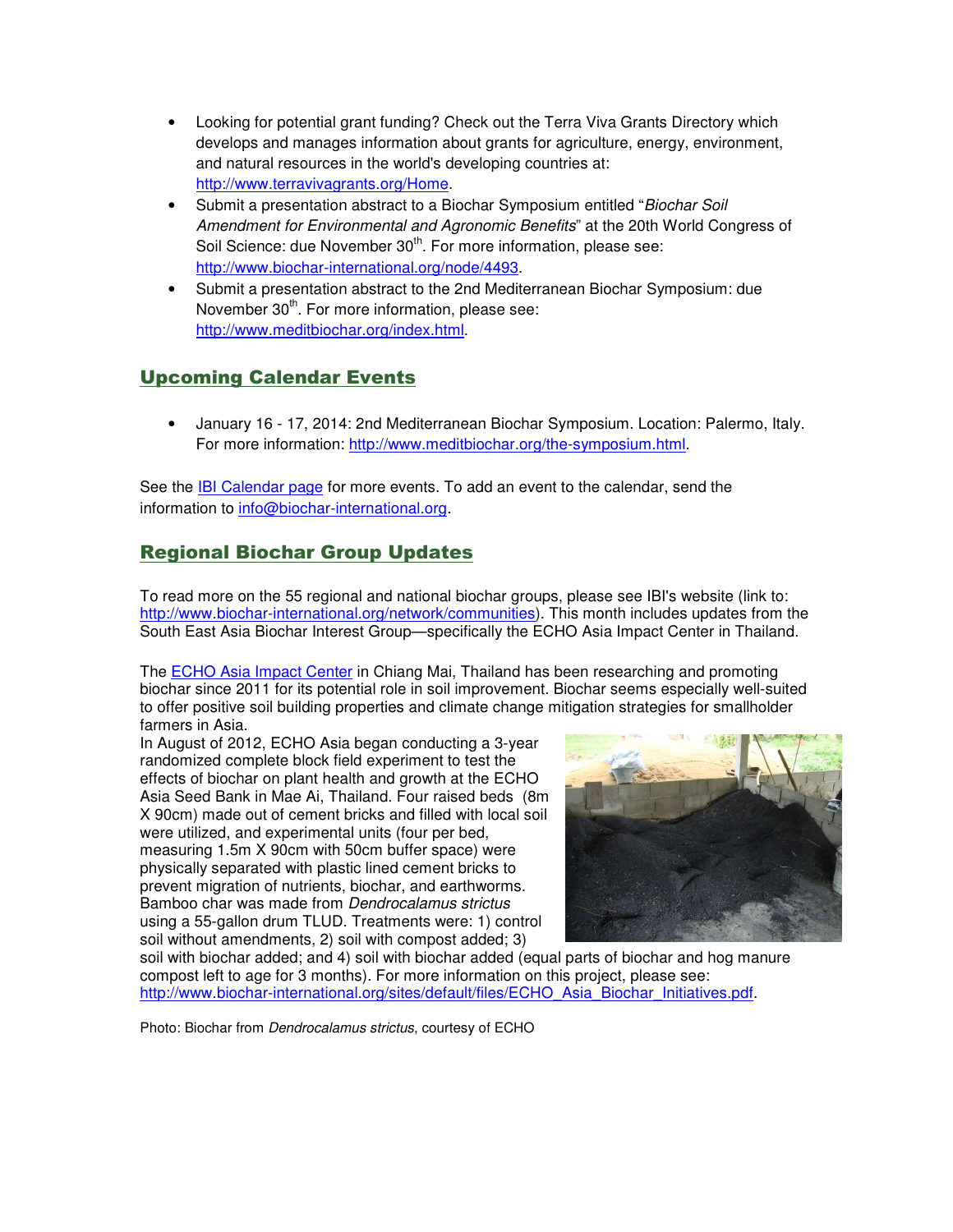#### Recently Published Biochar Research

IBI tracks all published research on biochar and includes it in our online bibliography. The following articles were added in the last month. Please visit the website bibliography for more information on any of these articles. Due to copyright infringement laws, we cannot provide full copies of articles unless we have permission from the publisher. If you have published work that is not included, please email us.

Ahmad, Mahtab; Sang Soo Lee; Jung Eun Lim; Sung-Eun Lee; Ju Sik Cho; Deok Hyun Moon; Yohey Hashimoto; Yong Sik Ok (2013). Speciation and phytoavailability of lead and antimony in a small arms range soil amended with mussel shell, cow bone and biochar: EXAFS spectroscopy and chemical extractions. Chemosphere.

Bayabil, Haimanote K.; J.C. Lehmann; Birru Yitaferu; C. Stoof; T.S. Steenhuis (2013). Hydraulic properties of clay soils as affected by biochar and charcoal amendments. Rainwater management for resilient livelihoods in Ethiopia;

http://cgspace.cgiar.org/bitstream/handle/10568/33929/NBDCtechReport5.pdf?sequence=1#pag  $e = 104.$ 

Beneski, Valentina Machinas (2013). Evaluation of Biochar for Reduction of Nitrogen Compounds in Stormwater Remediation Systems. A thesis submitted to the Faculty of the University of Delaware;

http://udspace.udel.edu/bitstream/handle/19716/12813/Valentina\_Beneski\_thesis.pdf?sequence= 1

Betts, Aaron Raymond; Ning Chen; Jordan Graeme Hamilton; and Derek Peak (2013). Rates and mechanisms of Zn2+ adsorption on a meat and bonemeal biochar. Environ. Sci. Technol.

Case, Sean Daniel Charles (2013). Biochar amendment and greenhouse gas emissions from agricultural soils. The University of Edinburgh; https://www.era.lib.ed.ac.uk/handle/1842/8049.

Chen, Jie; You Yang Wang; Jun Hui Wu; Hui Ping Si; Kai Yan Lin (2013). The Research of Biochar Adsorption on Soil. Applied Mechanics and Materials (Volumes 448 - 453).

Do, Xuan-Huong; Byeong-Kyu Lee (2013). Removal of Pb2+ using a biochar–alginate capsule in aqueous solution and capsule regeneration. Journal of Environmental Management. Volume 131.

Hottle, Ryan Darrell (2013). Quantifying the impact of biochar on plant productivity and changes to soil physical and chemical properties on a maize soybean rotation in the US. Doctor of Philosophy, Ohio State University, Environmental Science; https://etd.ohiolink.edu/ap:10:0::NO:10:P10\_ACCESSION\_NUM:osu1374064522.

Islami, T.; Kurniawan, S.; Utomo, W. H. (2013). Remove from marked Records Yield stability of cassava (Manihot esculenta Crantz) planted in intercropping system after 3 years of biochar application. American-Eurasian Journal of Sustainable Agriculture. Vol. 7 No. 4 pp. 349-355.

Jaiswal, Amit Kumar; Yigal Elad; Ellen R. Graber; Omer Frenkel (2013). Rhizoctonia solani suppression and plant growth promotion in cucumber as affected by biochar pyrolysis temperature, feedstock and concentration. Soil Biology and Biochemistry.

Jiang ZX; Zheng H; Li FM, Wang ZY (2013). Research progress on biochar carbon sequestration technology. 34(8):3327-3333.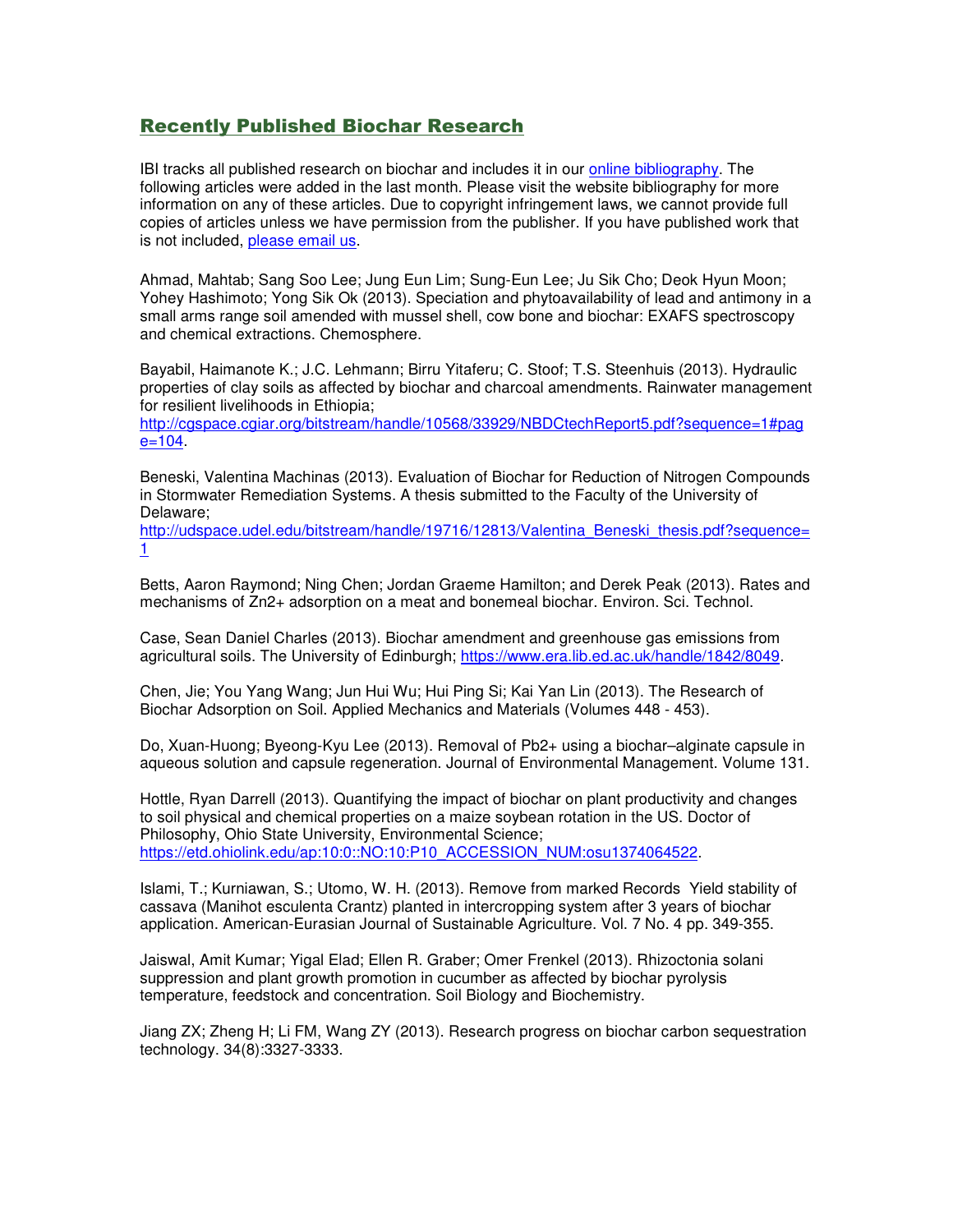Junna, Sun; Wang Bingchen; Xu Gang; Shao Hongbo (2014). Effects of wheat straw biochar on carbon mineralization and guidance for large-scale soil quality improvement in the coastal wetland. Ecological Engineering. Volume 62, Pages 43–47.

Kong, Lu-Lu; Wei-Tao Liu; Qi-Xing Zhou (2014). Biochar: An Effective Amendment for Remediating Contaminated Soil. Reviews of Environmental Contamination and Toxicology. Volume 228, pp 83-99.

Li, Feiyue; Xinde Cao; Ling Zhao; Fan Yang; Jianfei Wang; Shuwei Wang (2013). Short-term effects of raw rice straw and its derived biochar on greenhouse gas emission in five typical soils in China. Soil Science and Plant Nutrition.

Li Y; Li FM; Zhang XW; Wu ZF; Yu H (2013). Effects of biochar covering on the release of pollutants from sediment. 34(8):3071-3078.

Ma, J., Wilson, K., Zhao, Q., Yorgey, G., & Frear, C. (2013). Odor in Commercial Scale Compost: Literature Review and Critical Analysis. Washington State Department of Resources; https://fortress.wa.gov/ecy/publications/publications/1307066.pdf.

Oleszczuk, Patryk; Izabela Josko; Barbara Futa; Sylwia Pasieczna-Patkowska; Edward Palys; Piotr Kraska (2013). Effect of pesticides on microorganisms, enzymatic activity and plant in biochar-amended soil. Geoderma.

Paz-Ferreiro, Jorge; Shenglei Fu; Ana Méndez; Gabriel Gascó (2013). Interactive effects of biochar and the earthworm Pontoscolex corethrurus on plant productivity and soil enzyme activities. Journal of Soils and Sediments.

Rees, F.; M. O. Simonnot; J. L. Morel (2013). Short-term effects of biochar on soil heavy metal mobility are controlled by intra-particle diffusion and soil pH increase. European Journal of Soil Science.

Rousk, J.; D. N. Dempster; D. L. Jones (2013). Transient biochar effects on decomposer microbial growth rates: evidence from two agricultural case-studies. European Journal of Soil Science.

Rutigliano, F.A.; M. Romano; R. Marzaioli; I. Baglivo; S. Baronti; F. Miglietta; S. Castaldi (2014). Effect of biochar addition on soil microbial community in a wheat crop. European Journal of Soil Biology. Volume 60, Pages 9–15.

Sanvong, Chintana; Tawadchai Suppadit (2013). The Characteristic of Pelleted Broiler Litter Biochar Derived from Pilot Scale Pyrolysis Reactor and 200-Liter-Oil-Drum Kiln. Journal of Energy Technologies and Policy.

Smith, Cameron R; Rachel L Sleighter; Patrick G. Hatcher; James Weifu Lee (2013). Molecular Characterization of Inhibiting Biochar Water-Extractable Substances using Electrospray Ionization Fourier Transform Ion Cyclotron Resonance Mass Spectrometry. Environ. Sci. Technol.

Sun, Yining; Bin Gao; Ying Yao; June Fang; Ming Zhang; Yanmei Zhou; Hao Chen; Liuyan Yang (2013). Effects of feedstock type, production method, and pyrolysis temperature on biochar and hydrochar properties. Chemical Engineering Journal.

Winter, Erika; Lowe, Stephen; Campbell, Lachlan (2013). Biochar applications in a King Valley Vineyard. Australian and New Zealand Grapegrower and Winemaker. Issue 597.

Xu, Gang; JunNa Sun; HongBo Shao; Scott X. Chang (2014). Biochar had effects on phosphorus sorption and desorption in three soils with differing acidity. Ecological Engineering.